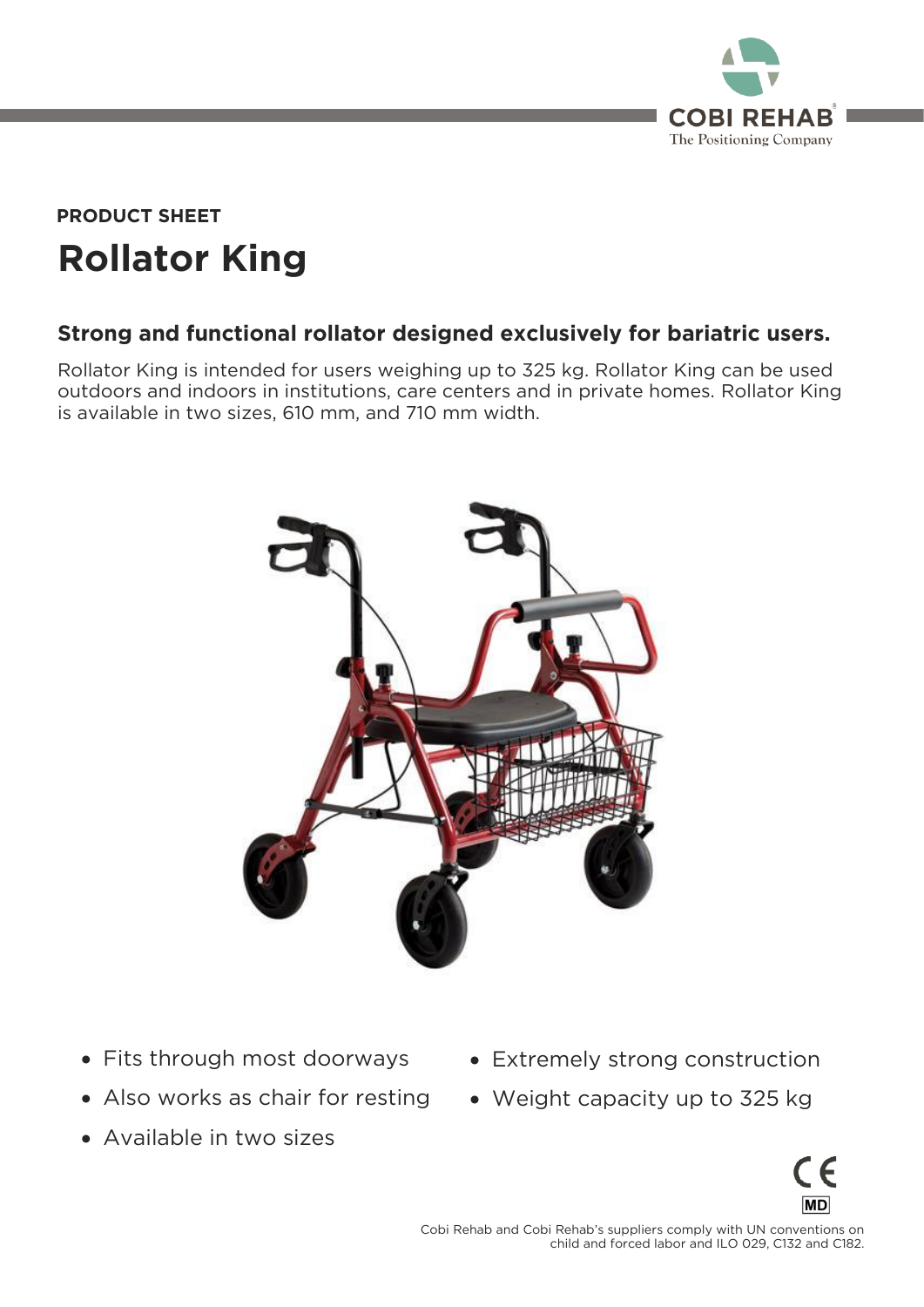#### **One of the strongest rollators on the market**

The design of Rollator King is functional and simple.

A weight capacity up to 325 kg makes it one of the strongest rollators on the market. the strongest rollators on the market.

Rollator King fits through doorways and folds<br>easily for transport in motor vehicles and storage. easily for transport in motor vehicles and storage.

The Rollator King provides the user with<br>opportunities for do activities both indoors and outdoors.

#### **General information**

This product sheet contains important information<br>about the use of Rollator King and the target group for the product. It also includes a range of specifications on Rollator King. specifications on Rollator King.

The most recent version of this product sheet can be found on our website where it also can larger font size.

You can always contact Cobi Rehab if you want<br>more information about Rollator King. more information about Rollator King.

continuatives the right to change the product specifications without providing prior

## **Construction**

Rollator King comes with a large, upholstered seat that provides the user with the possibility to rest and sit during activity  $\frac{1}{\sqrt{2}}$ and sit during activity.

The very strong and durable construction<br>together with the solid wheels with steel forks ensures great safety and support for the user. ensures great safety and support for the user.

## **Safety back rest**

When the user is resting on the seat, the back rest ensures the weight of the user is evenly distributed on the seat. This way the risk of tipping is prevented significantly. tipping is prevented significantly.

## **Cleaning and disinfection**

The frame, seat, handles, and safety back rest of the rollator must be cleaned with water and a regular cleaning agent. regular cleaning agent.

#### **Long term storage**

Rollator King must be stored at temperatures between -10° and 50°C.

#### **Transport in motor vehicle**

Rollator King can easily be folded if the rollator is<br>to be transported in a motorized vehicle. to be transported in a motorized vehicle.

Grasp the front edge of the seat with one hand.<br>Hold one of the handles with the other hand.

Rollator King is equipped with stable brakes,<br>which can lock as a parking brake or be used as a manual brake. The two types of brakes ensure control and safe maneuvering. control and safe maneuvering.

The rollator comes with a basket and the handles are fitted with reflectors.

It also makes the user more comfortable when sitting. sitting.

#### **Disinfection**

The rollator's frame, seat, handles, and safety  $85%$  or a chlorine product  $1000-1200$  ppm 85% or a chlorine product 1000-1200 ppm .

The upholstered seat and the safety back rest can<br>be exchanged when switching to a new user. be exchanged when switching to a new user.

removed to take un less space removed to take up less space.

 $\overline{\text{A}}$  Rollator King must not be used as a seat in a motor vehicle.